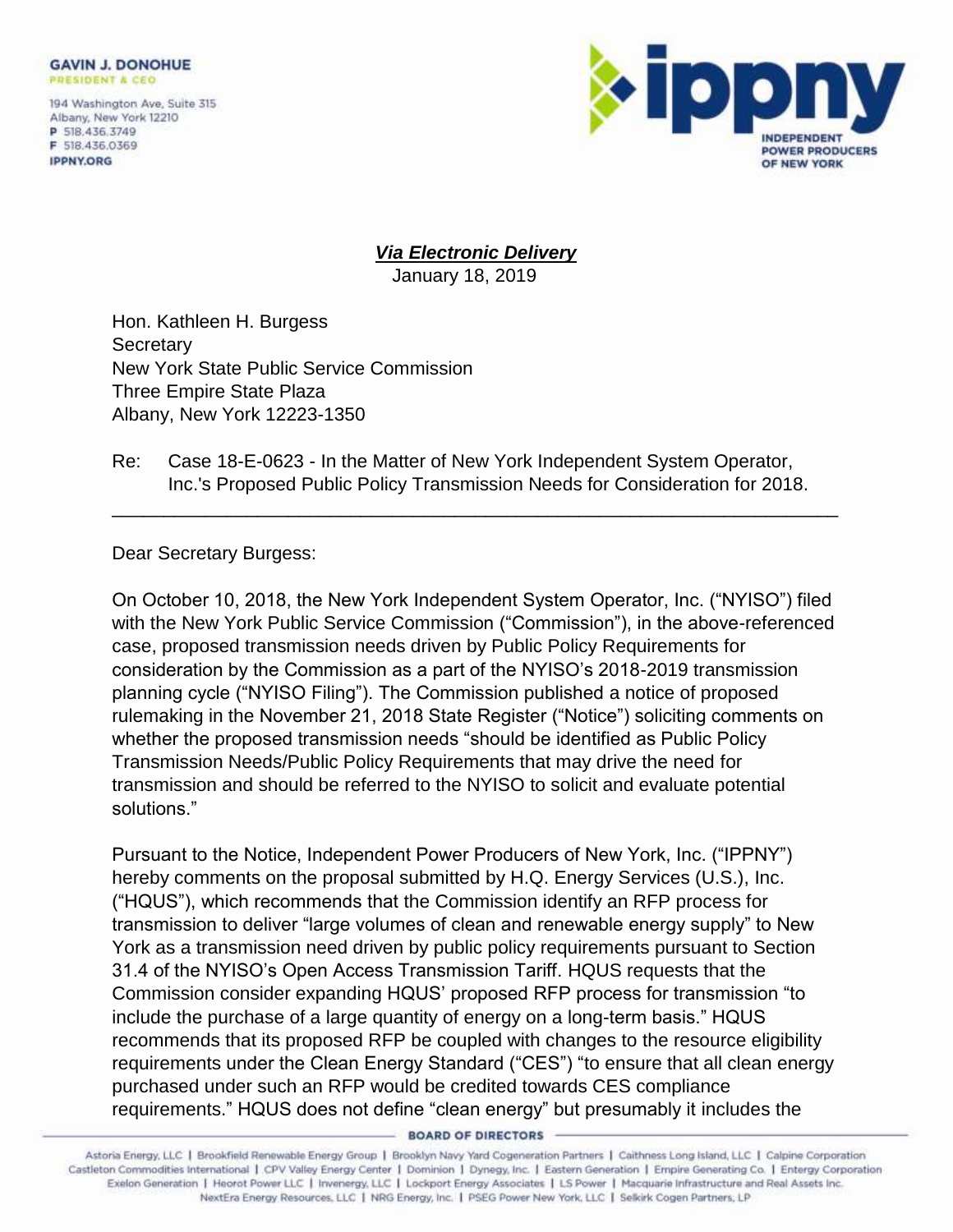large scale storage impoundment hydroelectric plants its parent company, Hydro Quebec, owns in Quebec.

The Commission should reject HQUS' proposed RFP for the purchase of energy and changes to the Commission's CES resource eligibility requirements. The purpose of the NYISO's Public Policy Transmission Planning Process ("PPTPP") is to consider public policy-driven transmission needs. The Commission's role in this process is to identify public policies that may drive the need for transmission and to refer any such identified needs to the NYISO. The NYISO's role is to conduct a process to solicit, evaluate and select the most efficient or cost-effective transmission project to meet the identified needs. HQUS' proposal that an RFP be issued, presumably by the NYISO, to purchase energy on a long-term basis is far outside of the scope of the NYISO's PPTPP and the Commission's implementation of that process, and, therefore, must be rejected. The NYISO has no authority under its PPTPP, or any other provision in its tariffs, to enter into long-term energy contracts with suppliers.

HQUS' proposal to expand the CES resource eligibility requirements to include all clean energy purchased under its proposed RFP is also far outside the scope of the Commission's implementation of the PPTPP. If HQUS wants the Commission to change the resource eligibility requirements, it can file a petition for reconsideration of the Commission's CES Order in the CES case so that all interested parties will receive timely notice of the request.<sup>1</sup>

Even if the Commission decides to consider HQUS' proposals on the merits, it should still reject them. As IPPNY has repeatedly argued, large-scale hydroelectric facilities should remain ineligible for Tier 1 participation.<sup>2</sup> Likewise, the Commission, in its December 15, 2016 order on rehearing, reaffirmed its decision to limit the eligibility for Tier 1 of the CES to low-impact run-of river hydroelectric facilities with no new storage impoundments and the incremental production associated with hydroelectric upgrades with no new storage impoundments, thereby upholding its prohibition on existing and new large-scale hydroelectric resources that rely on storage impoundment as Tier 1 resources.<sup>3</sup> Specifically, the Commission responded to an argument made by HQUS in the CES proceeding that, because impounded hydroelectric facilities are included in the CES baseline, it is irrational to not allow new impoundments. The Commission found that the argument "ignores the fact that environmental impacts related to existing facilities have already occurred and it is the additional environmental impacts from new impoundments that the Commission has no interest in funding or otherwise promoting

l

<sup>1</sup> Case 15-E-0302, *Proceeding on Motion of the Commission to Implement a Large-Scale Renewable Program and a Clean Energy Standard*, Order Adopting a Clean Energy Standard (August 1, 2016).

<sup>2</sup> Case 15-E-0302, *Proceeding on Motion of the Commission to Implement a Large-Scale Renewable Program and a Clean Energy Standard*, Comments of Independent Power Producers of New York, Inc. (April 22, 2016).

<sup>3</sup> Case 15-E-0302, *Proceeding on Motion of the Commission to Implement a Large-Scale Renewable Program and a Clean Energy Standard*, Order on Petitions for Rehearing (December 15, 2016).